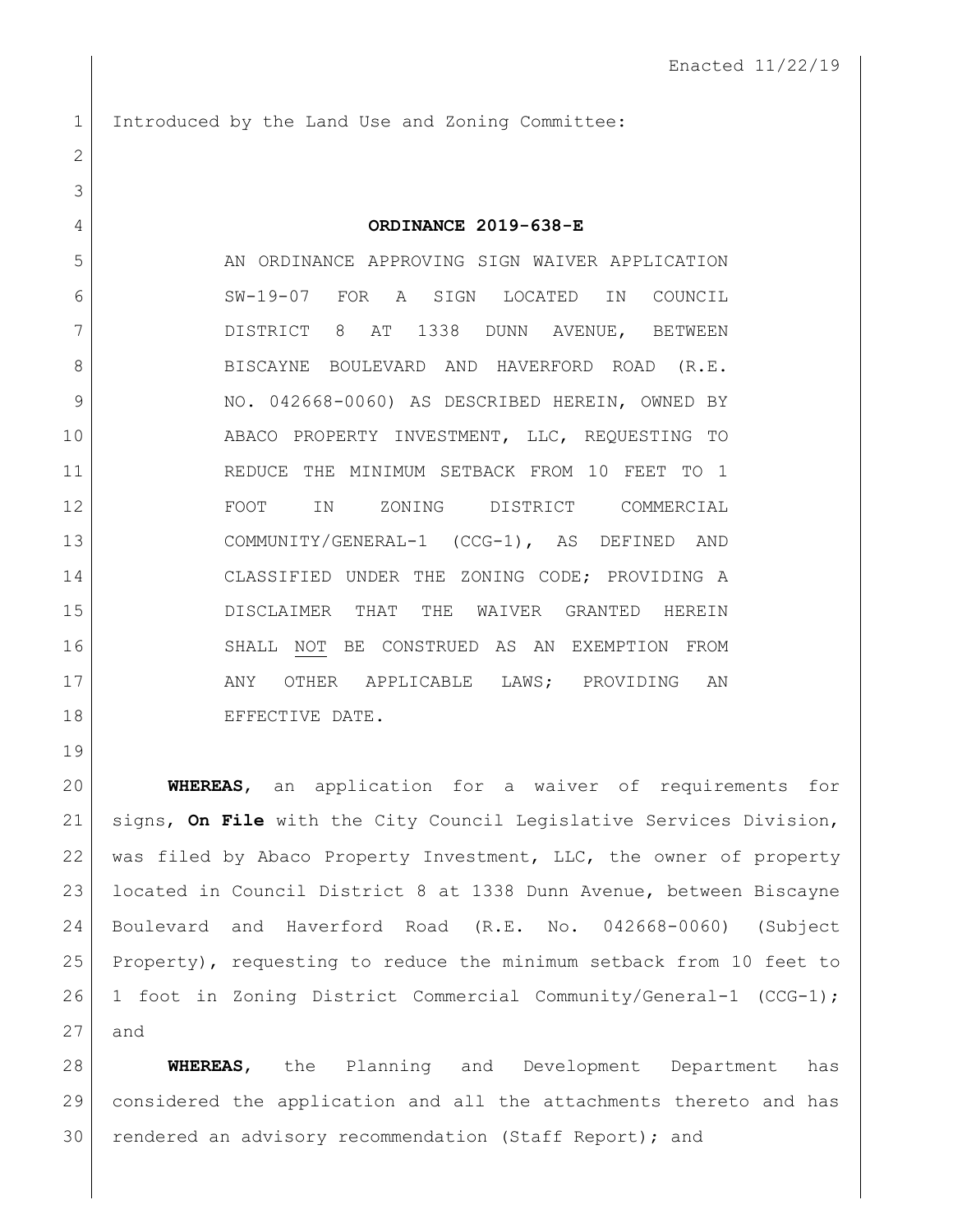**WHEREAS**, the Land Use and Zoning Committee, after due notice, 2 held a public hearing, and having duly considered both the testimonial and documentary evidence presented at the public hearing, has made its recommendation to the Council; and

 **WHEREAS**, taking into consideration the above recommendations 6 and all other evidence entered into the record and testimony taken at the public hearings, the Council has considered the criteria for sign waivers pursuant to Sec. 656.133(c), *Ordinance Code,* and finds that the request is in harmony with the spirit and intent of the 10 Zoning Code and should be approved; now, therefore

**BE IT ORDAINED** by the Council of the City of Jacksonville:

**Section 1.** The Council has considered the sign waiver criteria pursuant to Sec. 656.133(c), *Ordinance Code,* the recommendation of the Land Use and Zoning Committee, and has reviewed the Staff Report of the Planning and Development Department concerning sign waiver Application SW-19-07 and finds that the waiver is in harmony with the spirit and intent of the Zoning Code, considering the following criteria, as applicable:

 (1) The effect of the sign waiver is compatible with the existing contiguous signage or zoning and consistent with the general character of the area considering population, density, 22 scale, and orientation of the structures in the area;

23 (2) The result will not detract from the specific intent of the Zoning Code by promoting the continued existence of 25 | nonconforming signs that exist in the vicinity;

 (3) The effect of the proposed waiver will not diminish property values in, or negatively alter the aesthetic character of 28 | the area surrounding the site, and will not substantially interfere with or injure the rights of others whose property would be 30 affected by the same;

(4) The waiver will not have a detrimental effect on vehicular

 $-2 -$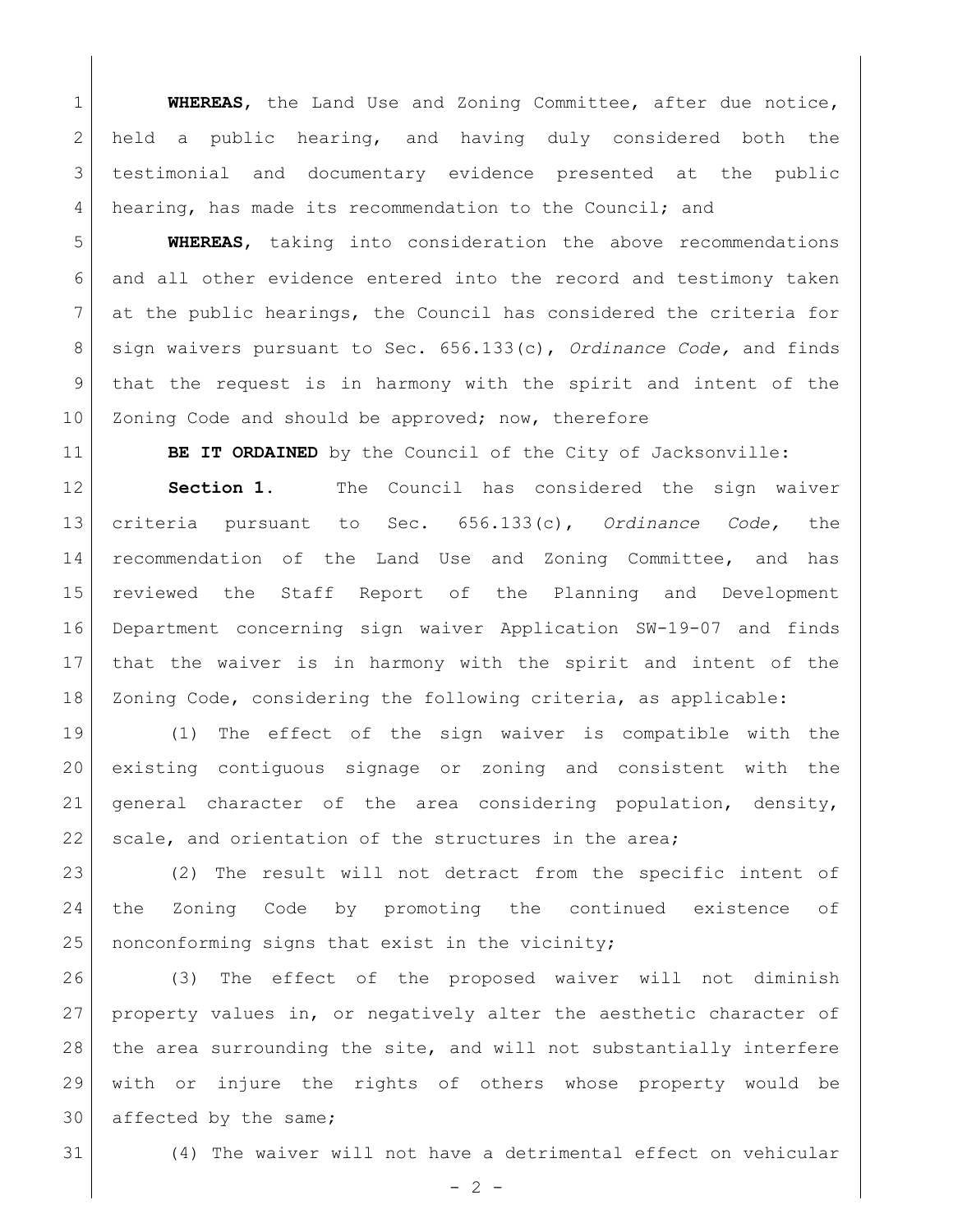1 or pedestrian traffic or parking conditions, or result in the 2 creation of objectionable or excessive light, glare, shadows, or 3 other effects, taking into account existing uses and zoning in the 4 vicinity;

 (5) The proposed waiver will not be detrimental to the public health, safety or welfare, and will not result in additional public expense, creation of nuisances, or cause conflict with any other 8 applicable law;

 (6) The Subject Property exhibits specific physical limitations or characteristics which are unique to the site and which would make imposition of the strict letter of the regulation 12 unduly burdensome;

 (7) The request is not based exclusively upon a desire to reduce the costs associated with compliance and is the minimum necessary to obtain a reasonable communication of one's message;

 (8) If the request is the result of a violation that has existed for a considerable length of time without receiving a citation, whether the violation that exists is a result of construction that occurred prior to the applicant's acquisition of the property, and not as a direct result of the actions of the 21 current owner;

22 (9) The request accomplishes a compelling public interest, such as, for example, furthering the preservation of natural 24 resources by saving a tree or trees; and

 (10) Strict compliance with the regulation will create a substantial financial burden when considering cost of compliance.

 Therefore, sign waiver Application SW-19-07 is hereby **approved**.

 **Section 2. Owner, Property and Sign Description.** The Subject Property is owned by Abaco Property Investment, LLC, and is legally described in the **Legal Description On File** dated August 26,

 $- 3 -$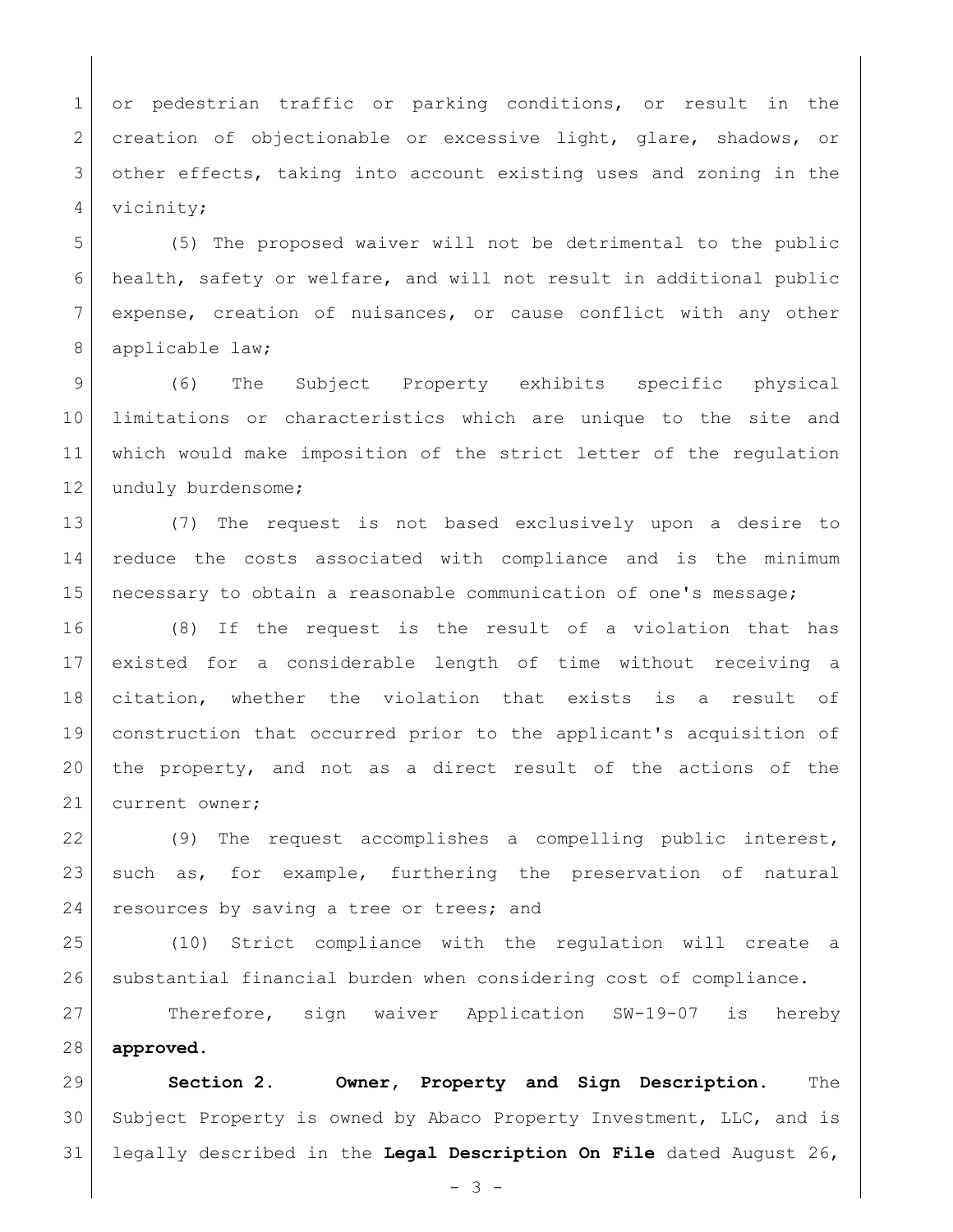2019, and graphically depicted in the **Subject Property Map On File**. The agent is Ali Abufouz, 4626 Swilcan Bridge Lane South, Jacksonville, Florida 32224; (904) 502-4014.

 **Section 3.** Legislative Services is hereby directed to mail a copy of this legislation, as enacted, to the applicant and 6 any other parties to this matter who testified before the Land Use and Zoning Committee or otherwise filed a qualifying written statement as defined in Section 656.140(c), *Ordinance Code*.

 **Section 4. Disclaimer.** The sign waiver granted herein shall **not** be construed as an exemption from any other applicable local, state, or federal laws, regulations, requirements, permits 12 or approvals. All other applicable local, state or federal permits or approvals shall be obtained before commencement of the development or use and issuance of this sign waiver is based upon acknowledgement, representation and confirmation made by the 16 applicant(s), owner(s), developer(s) and/or any authorized agent(s) or designee(s) that the subject business, development and/or use will be operated in strict compliance with all laws. Issuance of this sign waiver does **not** approve, promote or condone any practice 20 or act that is prohibited or restricted by any federal, state or local laws.

 **Section 5. Effective Date.** The enactment of this Ordinance shall be deemed to constitute a quasi-judicial action of the City Council and shall become effective upon signature by the Council President and Council Secretary. Failure to exercise the waiver, if herein granted, by commencement of the use or action herein approved within one year of the effective date of this Ordinance shall render this waiver invalid and all rights arising 29 therefrom shall terminate.

 

- 4 -